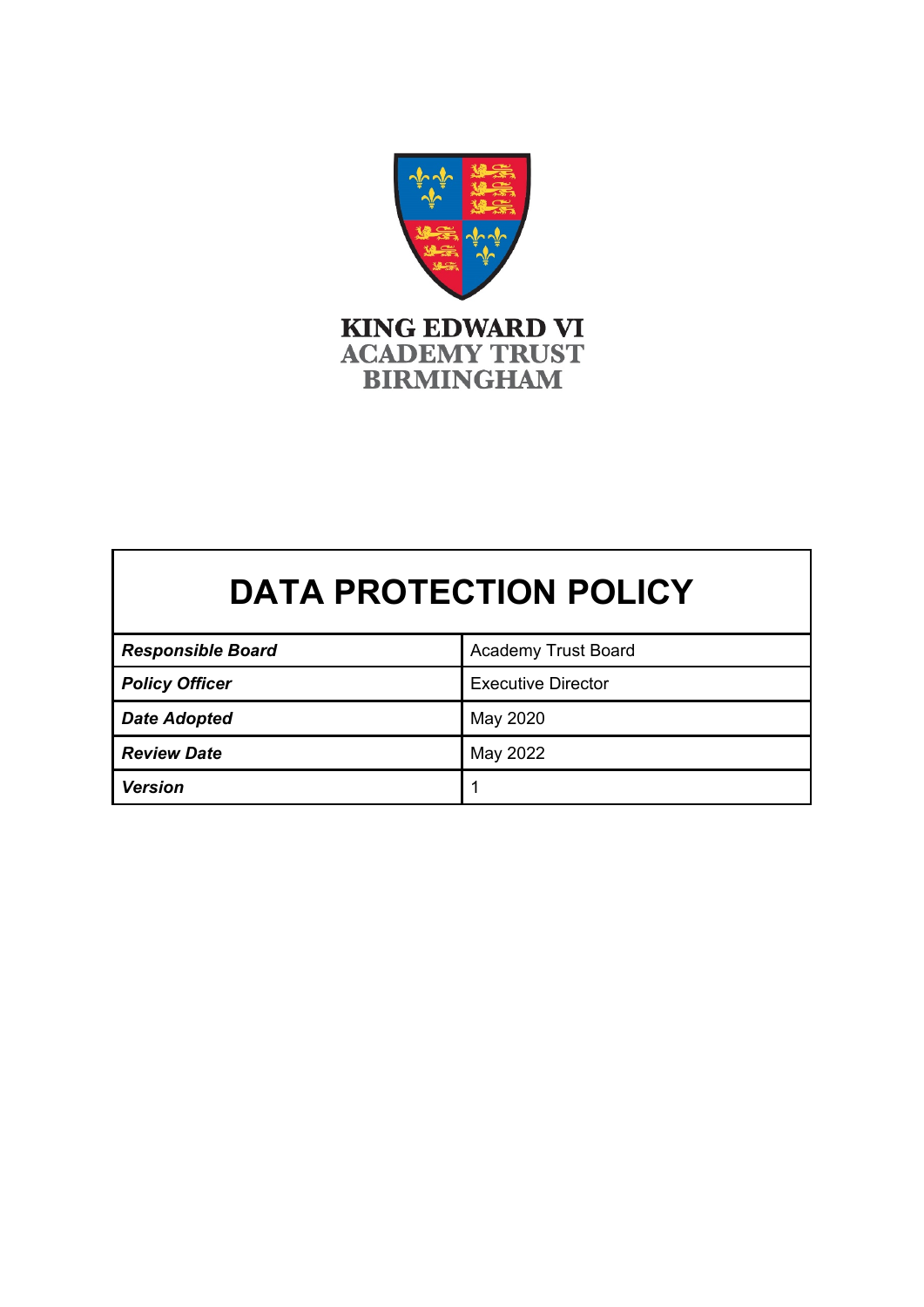## **KING EDWARD VI ACADEMY TRUST BIRMINGHAM DATA PROTECTION POLICY**

## **1. INTRODUCTION**

- 1.1. King Edward VI Academy Trust Birmingham (the 'Academy Trust') collects and uses certain types of personal information about staff, pupils, parents and other individuals who come into contact with the Academy Trust in order provide education and associated functions. The Academy Trust may be required by law to collect and use certain types of information to comply with statutory obligations related to employment, education and safeguarding, and this policy is intended to ensure that personal information is dealt with properly and securely and in accordance with the General Data Protection Regulation ('GDPR') and other related legislation.
- 1.2. The GDPR applies to all computerised data and manual files if they come within the definition of a filing system. Broadly speaking, a filing system is one where the data is structured in some way that it is searchable on the basis of specific criteria (so you would be able to use something like the individual's name to find their information), and if this is the case, it does not matter whether the information is located in a different physical location.
- 1.3. This policy will be updated as necessary to reflect best practice, or amendments made to data protection legislation, and shall be reviewed every two years.

#### **2. PERSONAL DATA**

- 2.1. 'Personal data' is information that identifies an individual, and includes information that would identify an individual to the person to whom it is disclosed because of any special knowledge that they have or can obtain<sup>[1](#page-1-0)</sup>. A sub-set of personal data is known as 'special category personal data'. This special category data is information that reveals:
	- 2.1.1. race or ethnic origin;
	- 2.1.2. political opinions;
	- 2.1.3. religious or philosophical beliefs;
	- 2.1.4. trade union membership;
	- 2.1.5. physical or mental health;
	- 2.1.6. an individual's sex life or sexual orientation;
	- 2.1.7. genetic or biometric data for the purpose of uniquely identifying a natural person.
- 2.2. Special Category Data is given special protection, and additional safeguards apply if this information is to be collected and used.

<span id="page-1-0"></span> $1$  For example, if asked for the number of female employees, and you only have one female employee, this would be personal data if it was possible to obtain a list of employees from the website.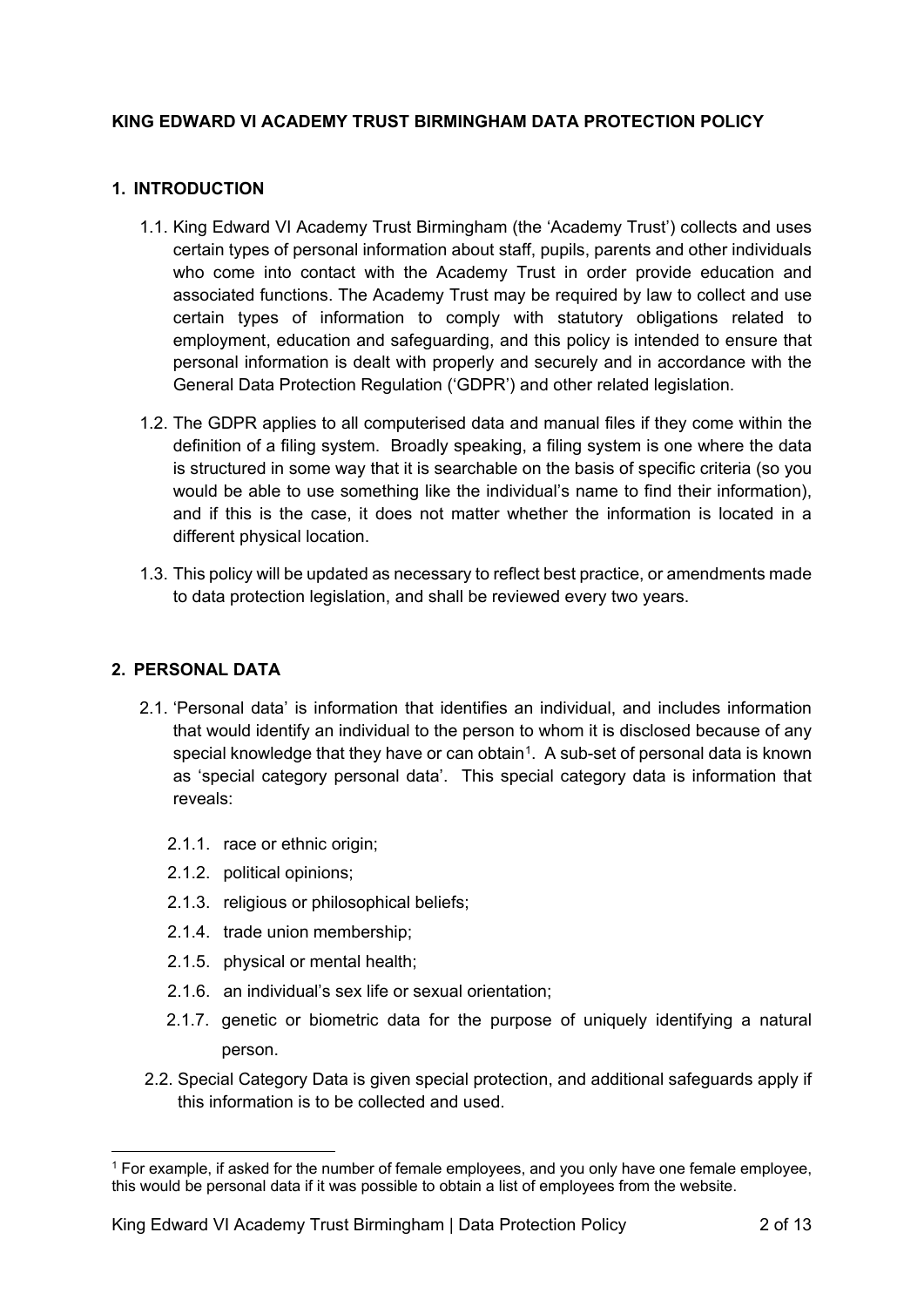- 2.3. Information relating to criminal convictions shall only be held and processed where there is legal authority to do so.
- 2.4. The Academy Trust does not intend to seek or hold Special Category Data (previously known as sensitive personal data) about staff or students except where the Academy Trust has been notified of the information, or it comes to the Academy Trust's attention via legitimate means (e.g. a grievance) or needs to be sought and held in compliance with a legal obligation or as a matter of good practice. Staff or students are under no obligation to disclose to the Academy Trust their race or ethnic origin, political or religious beliefs, whether or not they are a trade union member or details of their sexual life (save to the extent that details of marital status and/or parenthood are needed for other purposes, e.g. pension entitlements).

## **3. THE DATA PROTECTION PRINCIPLES**

- 3.1. The six data protection principles as laid down in the GDPR are followed at all times:
	- 3.1.1. personal data shall be processed fairly, lawfully and in a transparent manner, and processing shall not be lawful unless one of the processing conditions can be met;
	- 3.1.2. personal data shall be collected for specific, explicit, and legitimate purposes, and shall not be further processed in a manner incompatible with those purposes;
	- 3.1.3. personal data shall be adequate, relevant, and limited to what is necessary for the purpose(s) for which it is being processed;
	- 3.1.4. personal data shall be accurate and, where necessary, kept up to date;
	- 3.1.5. personal data processed for any purpose(s) shall not be kept in a form which permits identification of individuals for longer than is necessary for that purpose/those purposes;
	- 3.1.6. personal data shall be processed in such a way that ensures appropriate security of the data, including protection against unauthorised or unlawful processing and against accidental loss, destruction, or damage, using appropriate technical or organisational measures.
- 3.2. In addition to this, the Academy Trust is committed to ensuring that at all times, anyone dealing with personal data shall be mindful of the individual's rights under the law (as explained in more detail in paragraphs 7 and 8 below).
- 3.3. The Academy Trust is committed to complying with the principles in 3.1 at all times. This means that the Academy Trust will: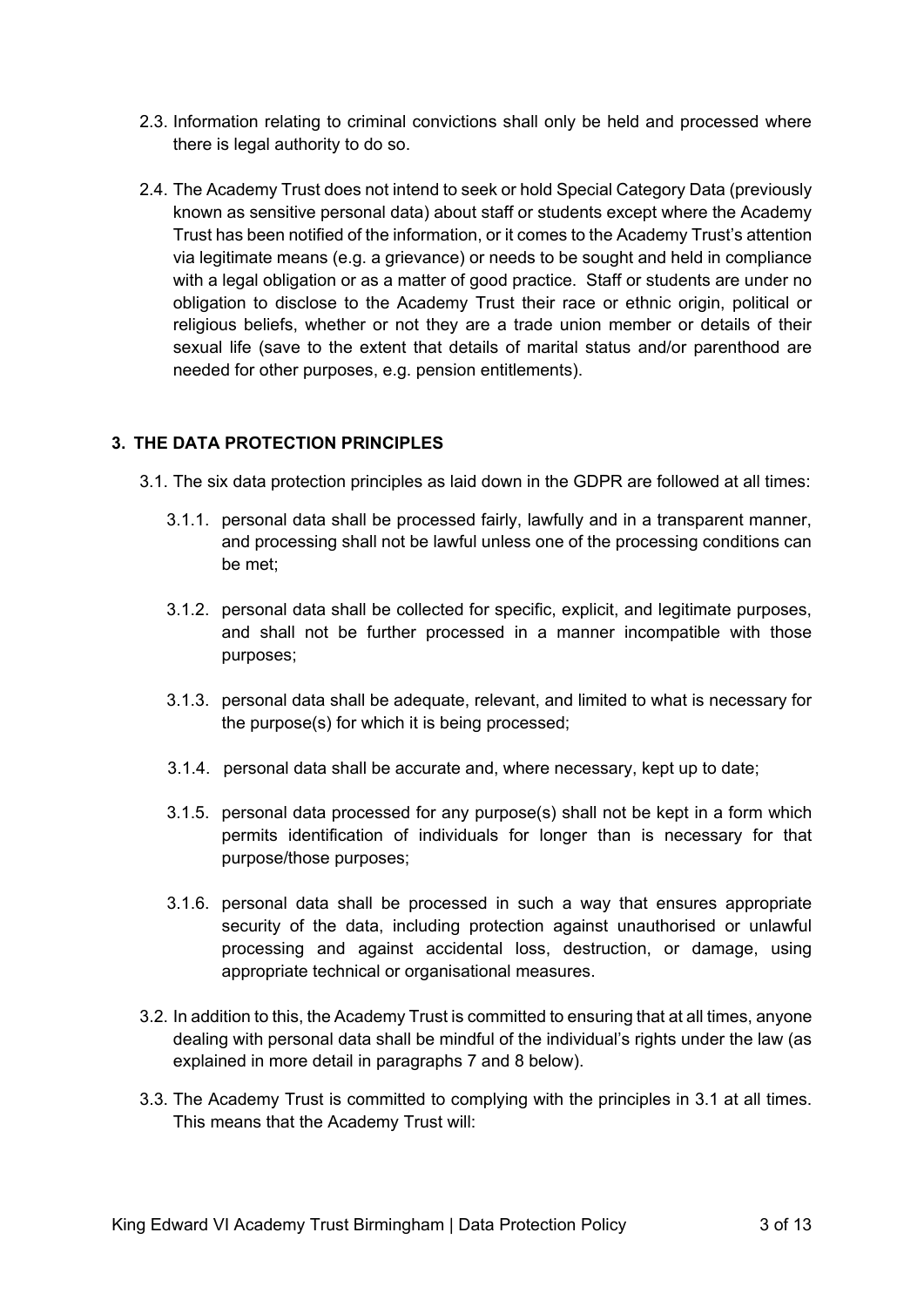- 3.3.1. inform individuals about how and why we process their personal data through the privacy notices which we issue;
- 3.3.2. be responsible for checking the quality and accuracy of the information;
- 3.3.3. regularly review the records held to ensure that information is not held longer than is necessary, and that it has been held in accordance with the data retention policy;
- 3.3.4. ensure that when information is authorised for disposal it is done appropriately;
- 3.3.5. ensure appropriate security measures to safeguard personal information whether it is held in paper files or on our computer system, and follow the relevant security policy requirements at all times;
- 3.3.6. share personal information with others only when it is necessary and legally appropriate to do so;
- 3.3.7. set out clear procedures for responding to requests for access to personal information known as subject access requests;
- 3.3.8. report any breaches of the GDPR in accordance with the procedure in paragraph 9 below.

## **4. CONDITIONS FOR PROCESSING IN THE FIRST DATA PROTECTION PRINCIPLE**

- 4.1. The individual has given consent that is specific to the particular type of processing activity, and that consent is informed, unambiguous and freely given.
- 4.2. The processing is necessary for the performance of a contract, to which the individual is a party, or is necessary for the purpose of taking steps with regards to entering into a contract with the individual, at their request.
- 4.3. The processing is necessary for the performance of a legal obligation to which we are subject.
- 4.4. The processing is necessary to protect the vital interests of the individual or another.
- 4.5. The processing is necessary for the performance of a task carried out in the public interest, or in the exercise of official authority vested in us.

#### **5. USE OF PERSONAL DATA BY THE ACADEMY TRUST**

5.1. The Academy Trust processes personal data on pupils, staff, trainee teachers, governors/trustees and other individuals such as visitors. In each case, the personal data must be processed in accordance with the data protection principles as outlined in paragraph 3.1 above.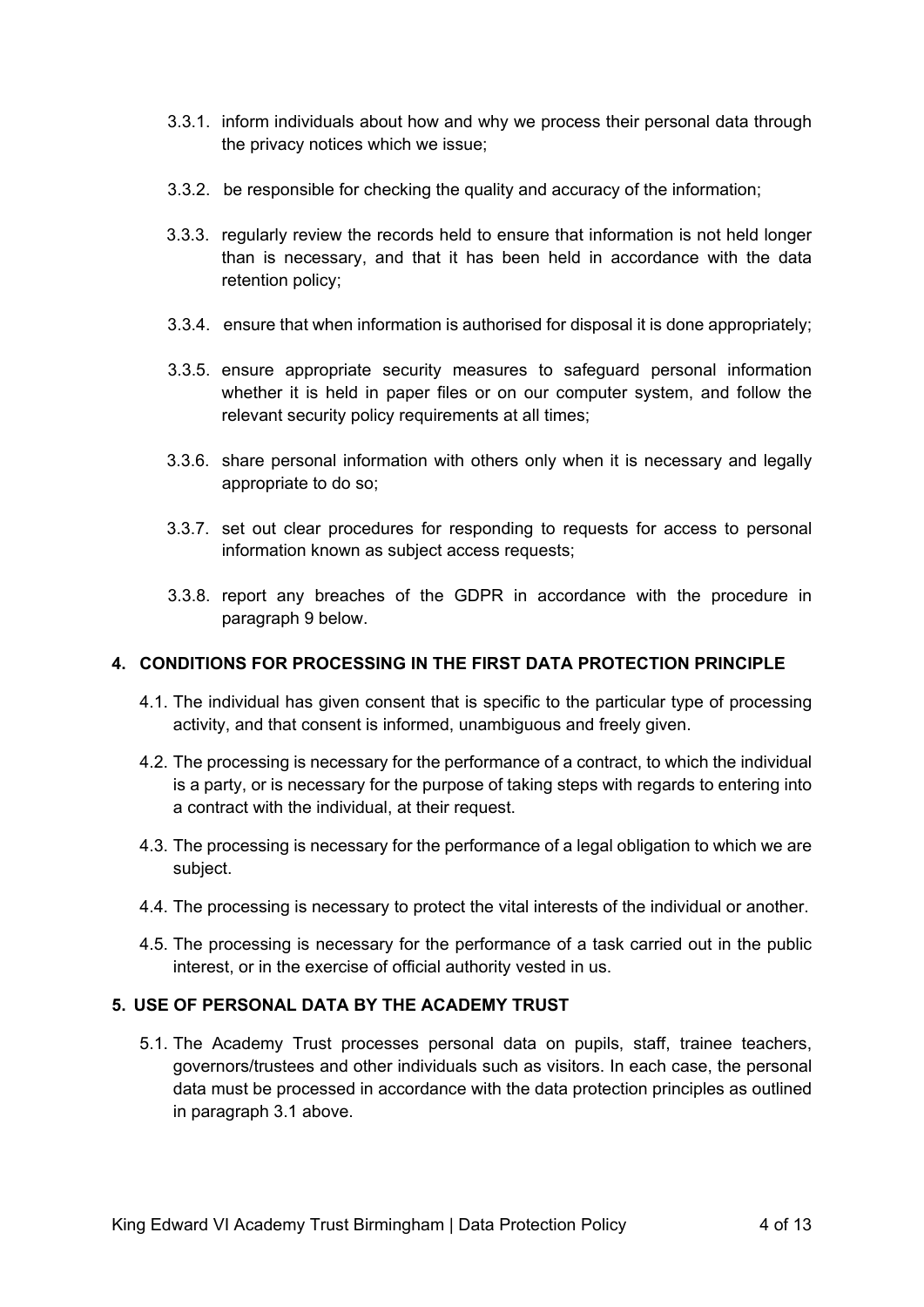## **Pupils**

- 5.2. The personal data held regarding pupils includes contact details, assessment/examination results, attendance information, characteristics such as ethnic group (if provided), special educational needs, any relevant medical information, and photographs.
- 5.3. The data is used in order to support the education of the pupils, to monitor and report on their progress, to provide appropriate pastoral care, and to assess how well the academy as a whole is doing, together with any other uses normally associated with this provision in a school environment.
- 5.4. The Academy Trust may make use of limited personal data (such as contact details) relating to pupils, and their parents or guardians for fundraising, marketing or promotional purposes and to maintain relationships with pupils of the Academy Trust, but only where consent has been provided to this.
- 5.5. In particular, the Academy Trust may:
	- 5.5.1. transfer information to any association society or club set up for the purpose of maintaining contact with pupils or for fundraising, marketing or promotional purposes relating to the academy but only where consent has been obtained first*;*
	- 5.5.2. make personal data, including sensitive personal data, available to staff for planning curricular or extra-curricular activities;
	- 5.5.3. keep the pupil's previous school informed of his/her academic progress and achievements e.g. sending a copy of the school reports for the pupil's first year at the Academy to their previous school;
	- 5.5.4. Use photographs of pupils in accordance with the photograph policy.
- 5.6. Any wish to limit or object to any use of personal data should be notified to the Data Protection Officer in writing, which notice will be acknowledged by the Academy Trust in writing. If, in the view of the Data Protection Officer, the objection cannot be maintained, the individual will be given written reasons why the Academy Trust cannot comply with their request.

#### **Staff**

- 5.7. The personal data held about staff will include contact details, employment history, information relating to career progression, information relating to DBS checks, occupational pensions and photographs.
- 5.8. The data is used to comply with legal obligations placed on the Academy Trust in relation to employment, and the education of children in a school environment. The Academy Trust may pass information to other regulatory authorities where appropriate, and may use names and photographs of staff in publicity and promotional material. Personal data will also be used when giving references.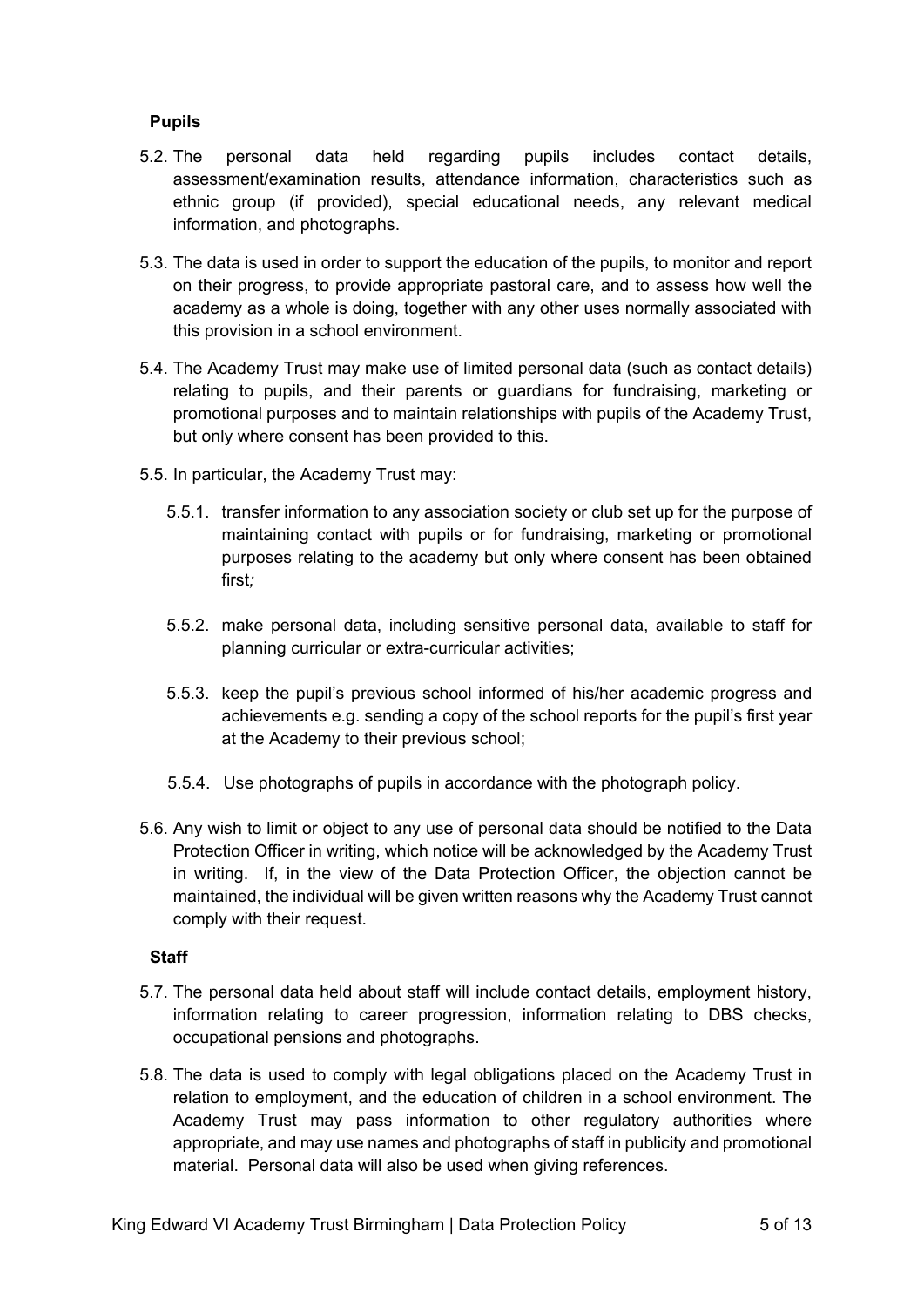- 5.9. Staff should note that information about disciplinary action may be kept for longer than the duration of the sanction. Although treated as "spent" once the period of the sanction has expired, the details of the incident may need to be kept for a longer period.
- 5.10.DBS checks are carried out on the basis of the Academy Trust's legal obligations in relation to the safer recruitment of Staff as stipulated in the Education (Independent School Standards) Regulations and the DBS information (which will include personal data relating to criminal convictions and offences) is further processed in the substantial public interest, with the objective of safeguarding children. Retention of the information is covered by the Records Retention Policy.
- 5.11.Access to the DBS information is restricted to those staff who have a genuine need to have access to it for their job roles. In addition to the provisions of the GDPR and the Data Protection Act 2018, disclosure of this information is restricted by section 124 of the Police Act 1997 and disclosure to third parties will only be made if it is determined to be lawful.
- 5.12. Any wish to limit or object to the uses to which personal data is to be put should be notified to the Data Protection Officer who will ensure that this is recorded, and adhered to if appropriate. If the Data Protection Officer is of the view that it is not appropriate to limit the use of personal data in the way specified, the individual will be given written reasons why the Academy Trust cannot comply with their request.

## **Other Individuals**

5.13.The Academy Trust may hold personal information in relation to other individuals who have contact with its Academies, such as volunteers and guests. Such information shall be held only in accordance with the data protection principles, and shall not be kept longer than necessary.

## **6. SECURITY OF PERSONAL DATA**

- 6.1. The Academy Trust will take reasonable steps to ensure that members of staff will only have access to personal data where it is necessary for them to carry out their duties. All staff will be made aware of this Policy and their duties under the GDPR. The Academy Trust will take all reasonable steps to ensure that all personal information is held securely and is not accessible to unauthorised persons.
- 6.2. For further details as regards security of IT systems, please refer to the ICT Policy.

## **7. DISCLOSURE OF PERSONAL DATA TO THIRD PARTIES**

- 7.1. The following list includes the most usual reasons that the Academy Trust will authorise disclosure of personal data to a third party:
	- 7.1.1. To give a confidential reference relating to a current or former employee, volunteer or pupil;
	- 7.1.2. for the prevention or detection of crime;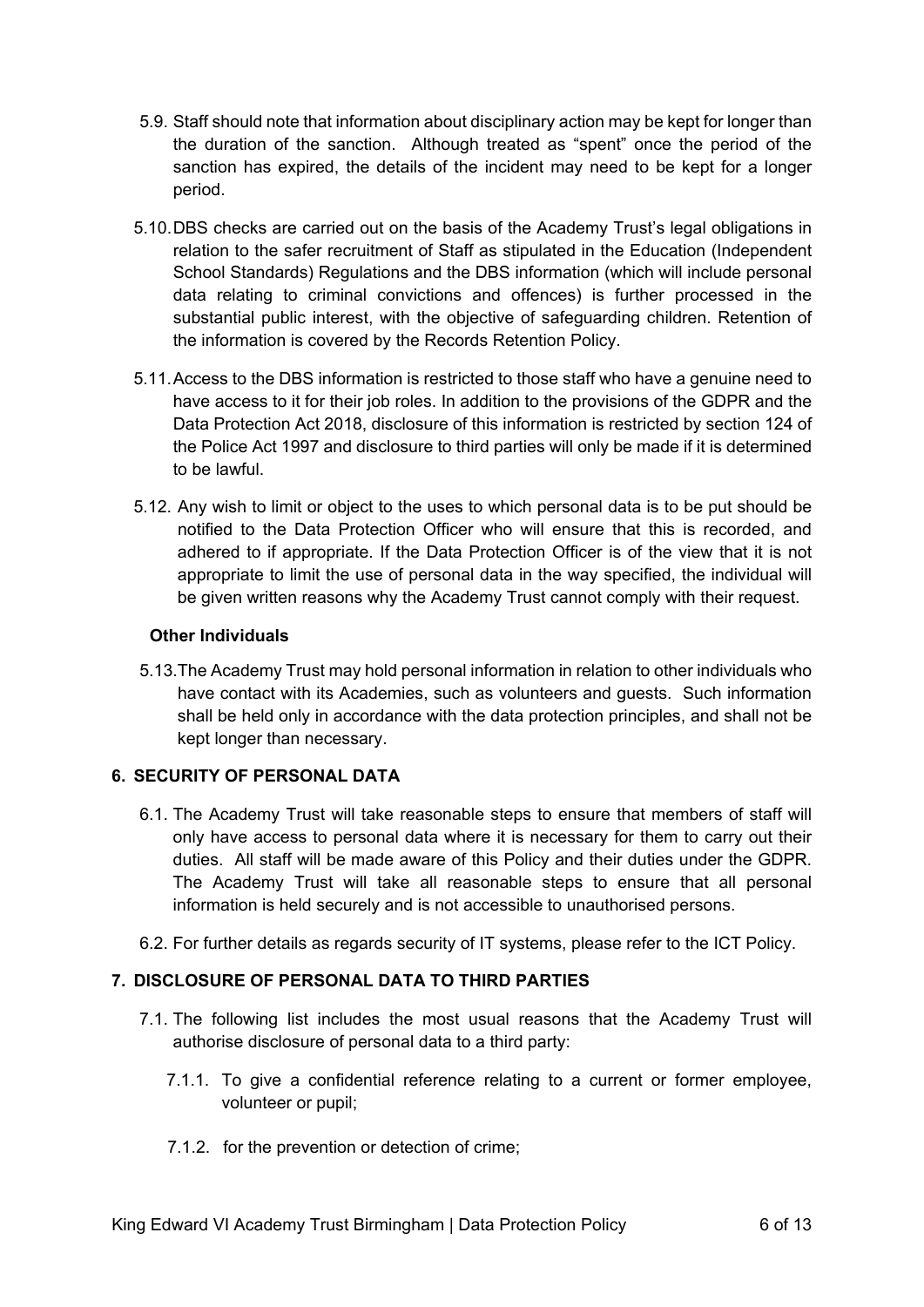- 7.1.3. for the assessment of any tax or duty;
- 7.1.4. where it is necessary to exercise a right or obligation conferred or imposed by law upon the Academy Trust (other than an obligation imposed by contract);
- 7.1.5. for the purpose of, or in connection with, legal proceedings (including prospective legal proceedings);
- 7.1.6. for the purpose of obtaining legal advice;
- 7.1.7. for research, historical and statistical purposes (so long as this neither supports decisions in relation to individuals, nor causes substantial damage or distress);
- 7.1.8. to publish the results of public examinations or other achievements of pupils of the Academy Trust;
- 7.1.9. to disclose details of a pupil's medical condition where it is in the pupil's interests to do so and there is a legal basis for doing so, for example for medical advice, insurance purposes or to organisers of school trips The legal basis will vary in each case but will usually be based on explicit consent, the vital interests of the child or reasons of substantial public interest (usually safeguarding the child or other individuals);
- 7.1.10. to provide information to another educational establishment to which a pupil is transferring;
- 7.1.11. to provide information to the Examination Authority as part of the examination process; and
- 7.1.12.to provide information to the relevant Government Department concerned with national education. At the time of the writing of this Policy, the Government Department concerned with national education is the Department for Education (DfE). The Examination Authority may also pass information to the DfE.
- 7.2. The DfE uses information about pupils for statistical purposes, to evaluate and develop education policy and to monitor the performance of the nation's education service as a whole. The statistics are used in such a way that individual pupils cannot be identified from them. On occasion the DfE may share the personal data with other Government Departments or agencies strictly for statistical or research purposes.
- 7.3. The Academy Trust may receive requests from third parties (i.e. those other than the data subject, the Academy Trust, and employees of the Academy Trust) to disclose personal data it holds about pupils, their parents or guardians, staff or other individuals. This information will not generally be disclosed unless one of the specific exemptions under data protection legislation which allow disclosure applies; or where necessary for the legitimate interests of the individual concerned or the Academy Trust.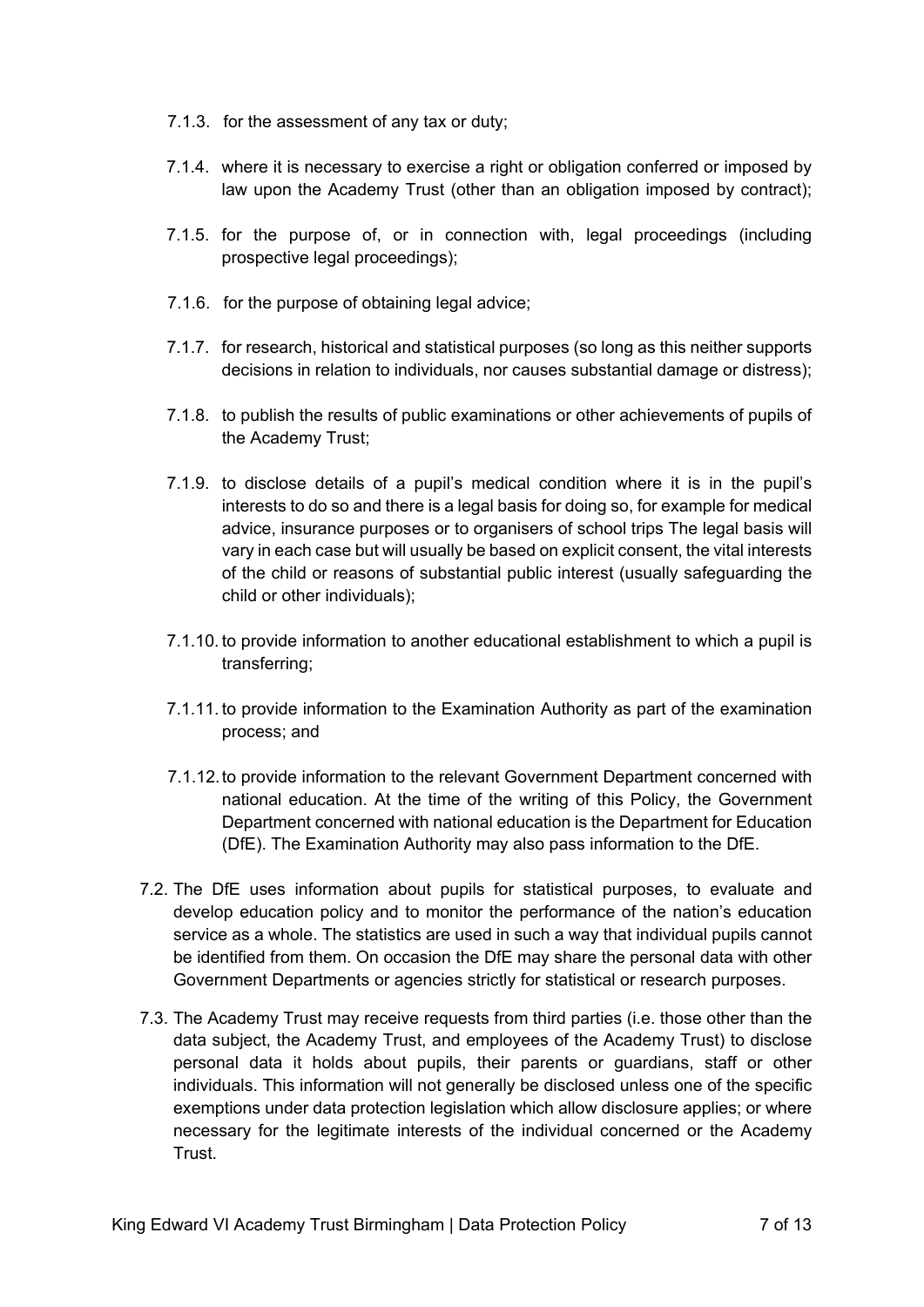7.4. All requests for the disclosure of personal data must be sent to the Data Protection Officer, who will review and decide whether to make the disclosure, ensuring that reasonable steps are taken to verify the identity of that third party before making any disclosure.

## **8. CONFIDENTIALITY OF PUPIL CONCERNS**

8.1. Where a pupil seeks to raise concerns confidentially with a member of staff and expressly withholds their agreement to their personal data being disclosed to their parents or guardian, the Academy Trust will maintain confidentiality unless it has reasonable grounds to believe that the pupil does not fully understand the consequences of withholding their consent, or where the Academy Trust believes disclosure will be in the best interests of the pupil or other pupils. Disclosure for a safeguarding purpose will be lawful because it will be in the substantial public interest.

## **9. SUBJECT ACCESS REQUESTS**

- 9.1. Anybody who makes a request to see any personal information held about them by the Academy Trust is making a subject access request. All information relating to the individual, including that held in electronic or manual files should be considered for disclosure, provided that they constitute a "filing system" (see clause 1.2).
- 9.2. The individual's full subject access right is to know;
	- whether personal data about him or her are being processed
	- the purposes of the processing
	- the categories of personal data concerned
	- the recipients or categories of recipient to whom their personal data have been or will be disclosed
	- the envisaged period for which the data will be stored or where that is not possible, the criteria used to determine how long the data are stored
	- the existence of a right to request rectification or erasure of personal data or restriction of processing or to object to the processing
	- the right to lodge a complaint with the Information Commissioner's Office
	- Where the personal data are not collected from the individual, any available information as to their source
	- Details of the safeguards in place for any transfers of their data to locations outside the European Economic Area.
- 9.3. All requests should be sent to the Data Protection Officer within 3 working days of receipt, and must be dealt with in full without delay and at the latest within one month of receipt.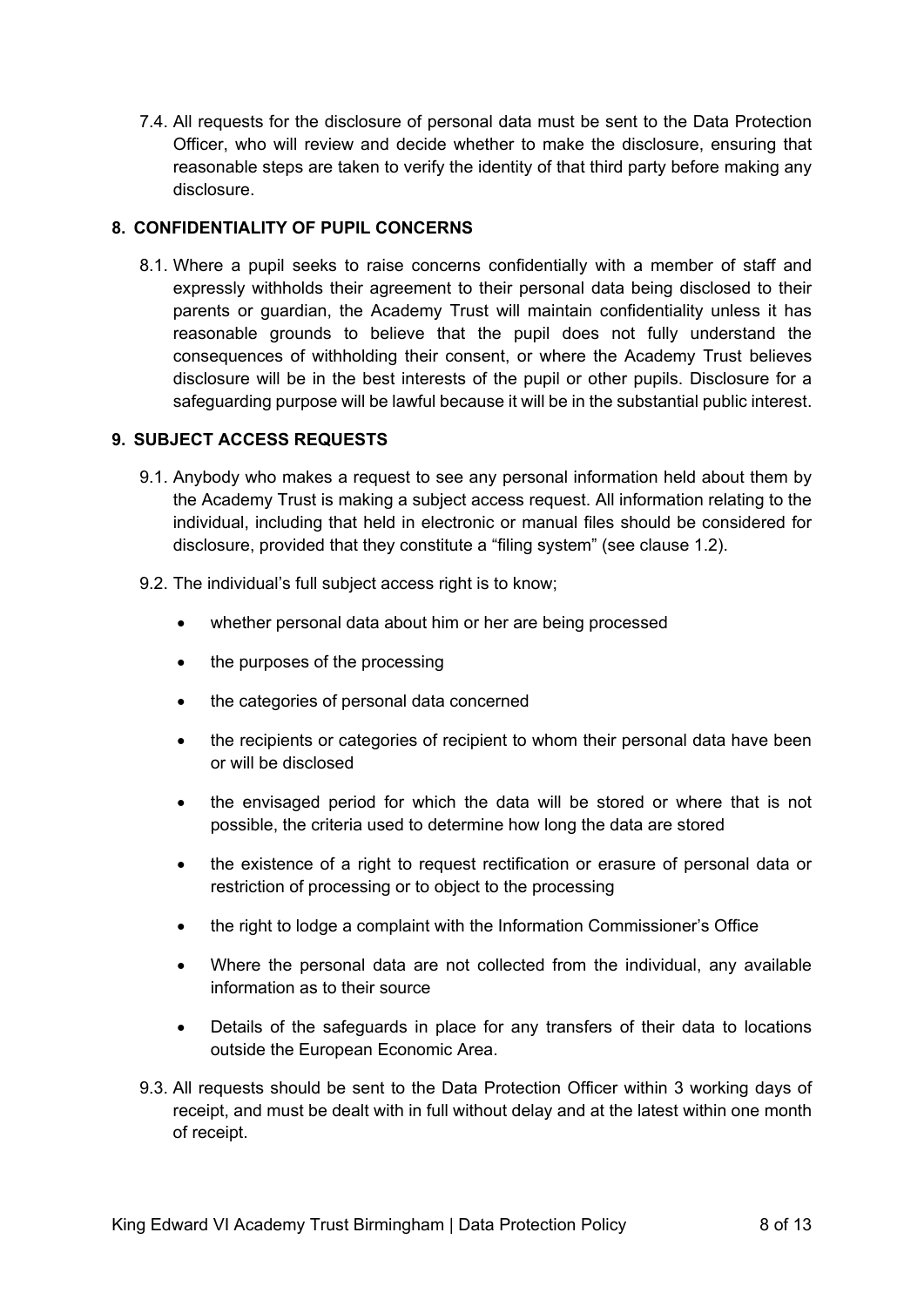- 9.4. Where a child or young person does not have sufficient understanding to make his or her own request (usually those under the age of 12, or over 12 but with a special educational need which makes understanding their information rights more difficult), a person with parental responsibility can make a request on their behalf. The Data Protection Officer must, however, be satisfied that:
	- 9.4.1. the child or young person lacks sufficient understanding; and
	- 9.4.2. the request made on behalf of the child or young person is in their interests.
- 9.5. Any individual, including a child or young person with ownership of their own information rights, may appoint another person to request access to their records. In such circumstances the Academy Trust must have written evidence that the individual has authorised the person to make the application and the Head must be confident of the identity of the individual making the request and of the authorisation of the individual to whom the request relates.
- 9.6. Access to records will be refused in instances where an exemption applies, for example, information sharing may place the individual at risk of significant harm or jeopardise police investigations into any alleged offence(s).
- 9.7. A subject access request must be made in writing. The Academy Trust may ask for any further information reasonably required to locate the information.
- 9.8. An individual only has the automatic right to access information about themselves, and care needs to be taken not to disclose the personal data of third parties where consent has not been given, or where seeking consent would not be reasonable, and it would not be appropriate to release the information. Particular care must be taken in the case of any complaint or dispute to ensure confidentiality is protected.
- 9.9. All files must be reviewed by the Data Protection Officer before any disclosure takes place. Access will not be granted before this review has taken place.
- 9.10.Where all the data in a document cannot be disclosed a permanent copy should be made and the data obscured or retyped if this is more sensible. A copy of the full document and the altered document should be retained, with the reason why the document was altered.

## **10. EXEMPTIONS TO ACCESS BY DATA SUBJECTS**

- 10.1. Where a claim to legal professional privilege could be maintained in legal proceedings, the information is likely to be exempt from disclosure unless the privilege is waived.
- 10.2. There are other exemptions from the right of subject access. If we intend to apply any of them to a request, then we will usually explain which exemption is being applied and why.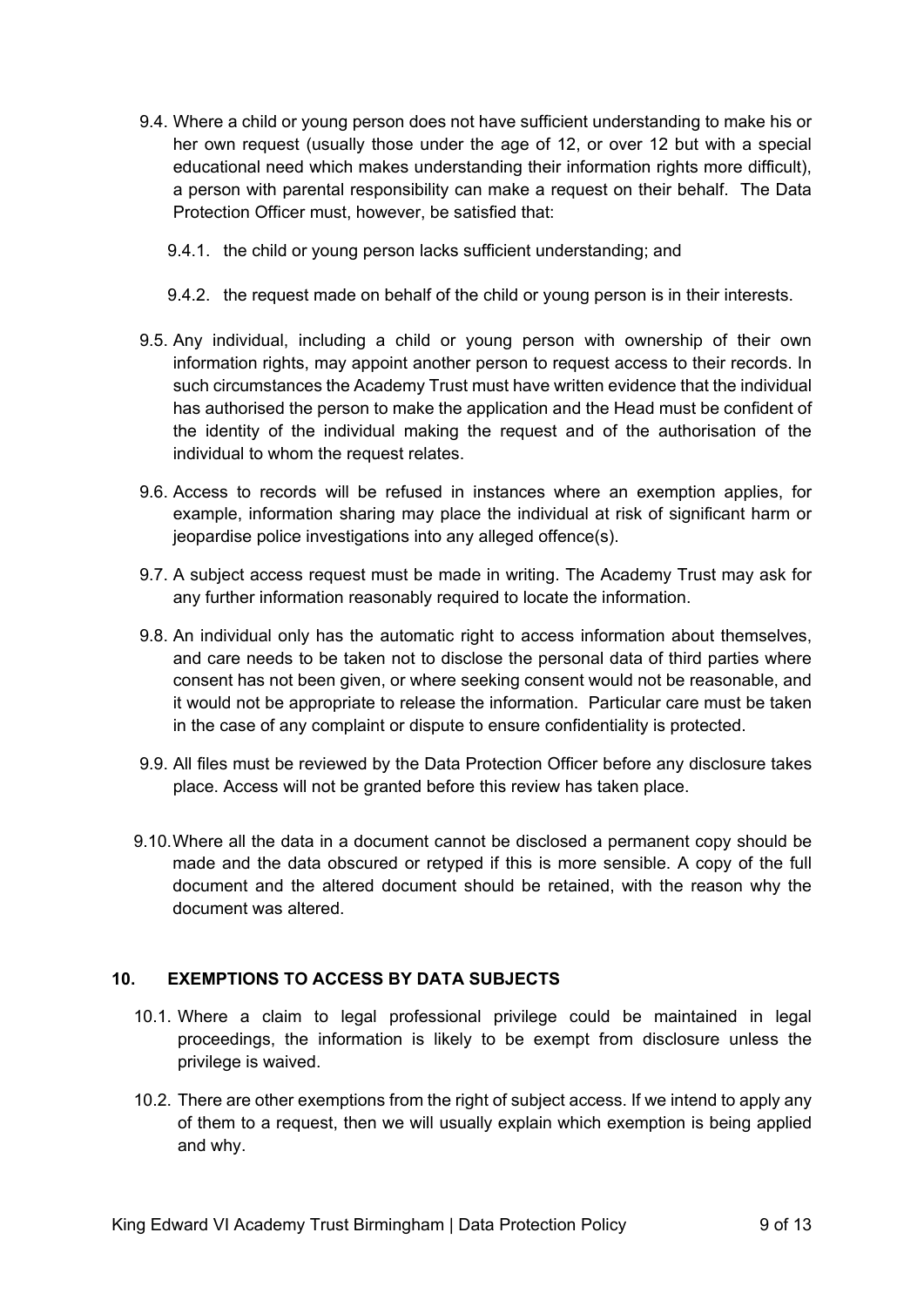#### **11. OTHER RIGHTS OF INDIVIDUALS**

- 11.1. The Academy Trust has an obligation to comply with the rights of individuals under the law, and takes these rights seriously. The following section sets out how the Academy Trust will comply with the rights to:
	- 11.1.1. object to Processing;
	- 11.1.2. rectification;
	- 11.1.3. erasure; and
	- 11.1.4. data Portability.

#### **Right to object to processing**

- 11.2. An individual has the right to object to the processing of their personal data on the grounds of pursuit of a public interest or legitimate interest (grounds 4.5 and 4.6 above) where they do not believe that those grounds are adequately established.
- 11.3.Where such an objection is made, it must be sent to the Data Protection Officer within 2 working days of receipt, and the Data Protection Officer will assess whether there are compelling legitimate grounds to continue processing which override the interests, rights and freedoms of the individuals, or whether the information is required for the establishment, exercise or defence of legal proceedings.
- 11.4. The Data Protection Officer shall be responsible for notifying the individual of the outcome of their assessment within 15 working days of receipt of the objection.

#### **Right to rectification**

- 11.5.An individual has the right to request the rectification of inaccurate data without undue delay. Where any request for rectification is received, it should be sent to the Data Protection Officer within 2 working days of receipt, and where adequate proof of inaccuracy is given, the data shall be amended as soon as reasonably practicable, and the individual notified.
- 11.6.Where there is a dispute as to the accuracy of the data, the request and reasons for refusal shall be noted alongside the data, and communicated to the individual. The individual shall be given the option of an appeal direct to the Information Commissioner.
- 11.7. An individual also has a right to have incomplete information completed by providing the missing data, and any information submitted in this way shall be updated without undue delay.

#### **Right to erasure**

- 11.8. Individuals have a right, in certain circumstances, to have data permanently erased without undue delay. This right arises in the following circumstances:
	- 11.8.1. where the personal data is no longer necessary for the purpose or purposes for which it was collected and processed;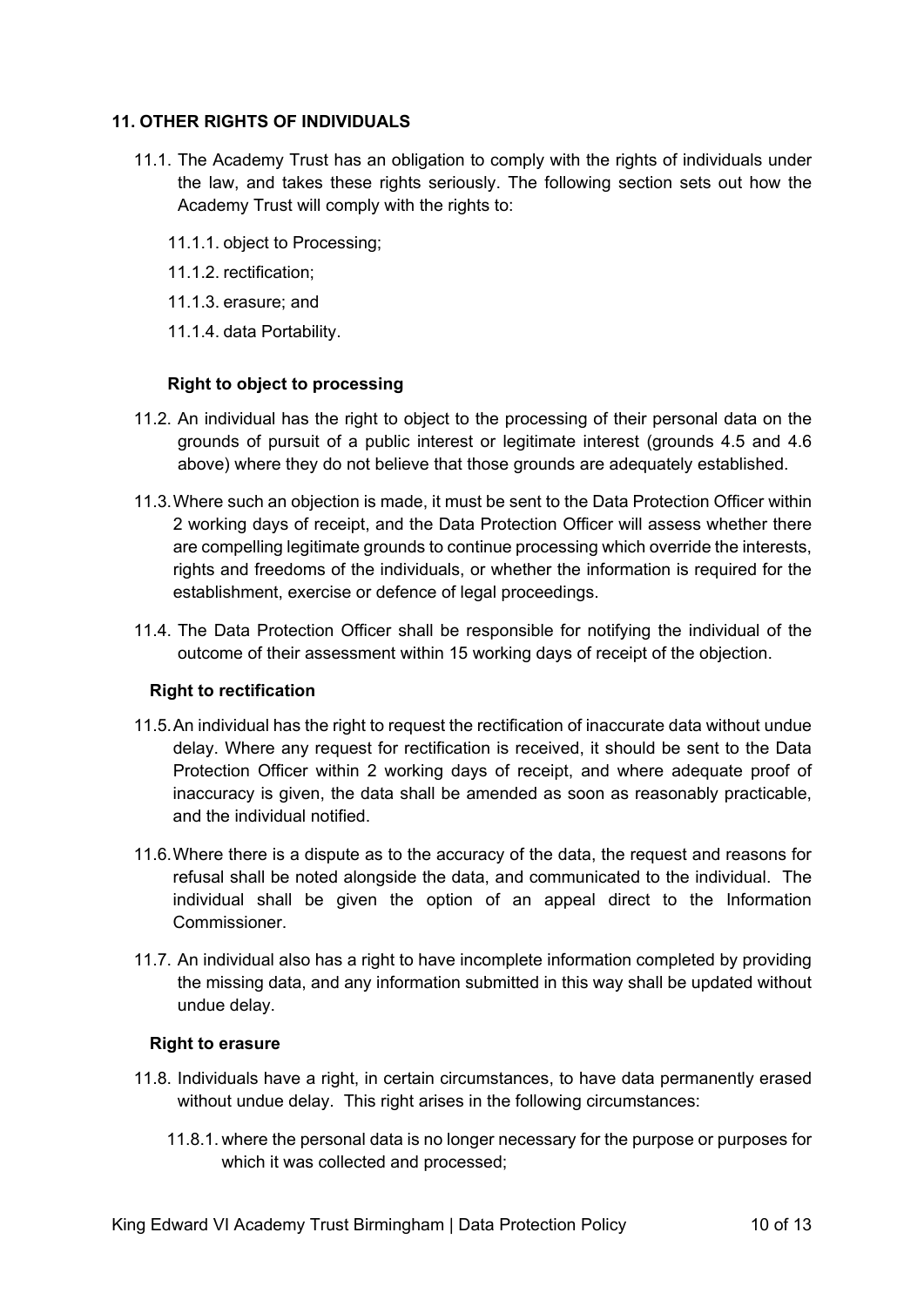- 11.8.2. where consent is withdrawn and there is no other legal basis for the processing;
- 11.8.3. where an objection has been raised under the right to object, and found to be legitimate;
- 11.8.4. where personal data is being unlawfully processed (usually where one of the conditions for processing cannot be met);
- 11.8.5. where there is a legal obligation on the Academy Trust to delete.
- 11.9. The Data Protection Officer will make a decision regarding any application for erasure of personal data, and will balance the request against the exemptions provided for in the law. Where a decision is made to erase the data, and this data has been passed to other data controllers, and / or has been made public, reasonable attempts to inform those controllers of the request shall be made.

#### **Right to restrict processing**

- 11.10. In the following circumstances, processing of an individual's personal data may be restricted:
	- 11.10.1. where the accuracy of data has been contested, during the period when the Academy Trust is attempting to verify the accuracy of the data;
	- 11.10.2. where processing has been found to be unlawful, and the individual has asked that there be a restriction on processing rather than erasure;
	- 11.10.3. where data would normally be deleted, but the individual has requested that their information be kept for the purpose of the establishment, exercise or defence of a legal claim;
	- 11.10.4. where there has been an objection made under para 11.8.3 above, pending the outcome of any decision.

#### **Right to portability**

11.11. If an individual wants to send their personal data to another organisation they have a right to request that the Academy Trust provides their information in a structured, commonly used, and machine readable format. As this right is limited to situations where the Academy Trust is processing the information on the basis of consent or performance of a contract, the situations in which this right can be exercised will be quite limited. If a request for this is made, it should be forwarded to the Data Protection Officer within 2 working days of receipt, and the Data Protection Officer will review and revert as necessary.

#### **12 . BREACH OF ANY REQUIREMENT OF THE GDPR**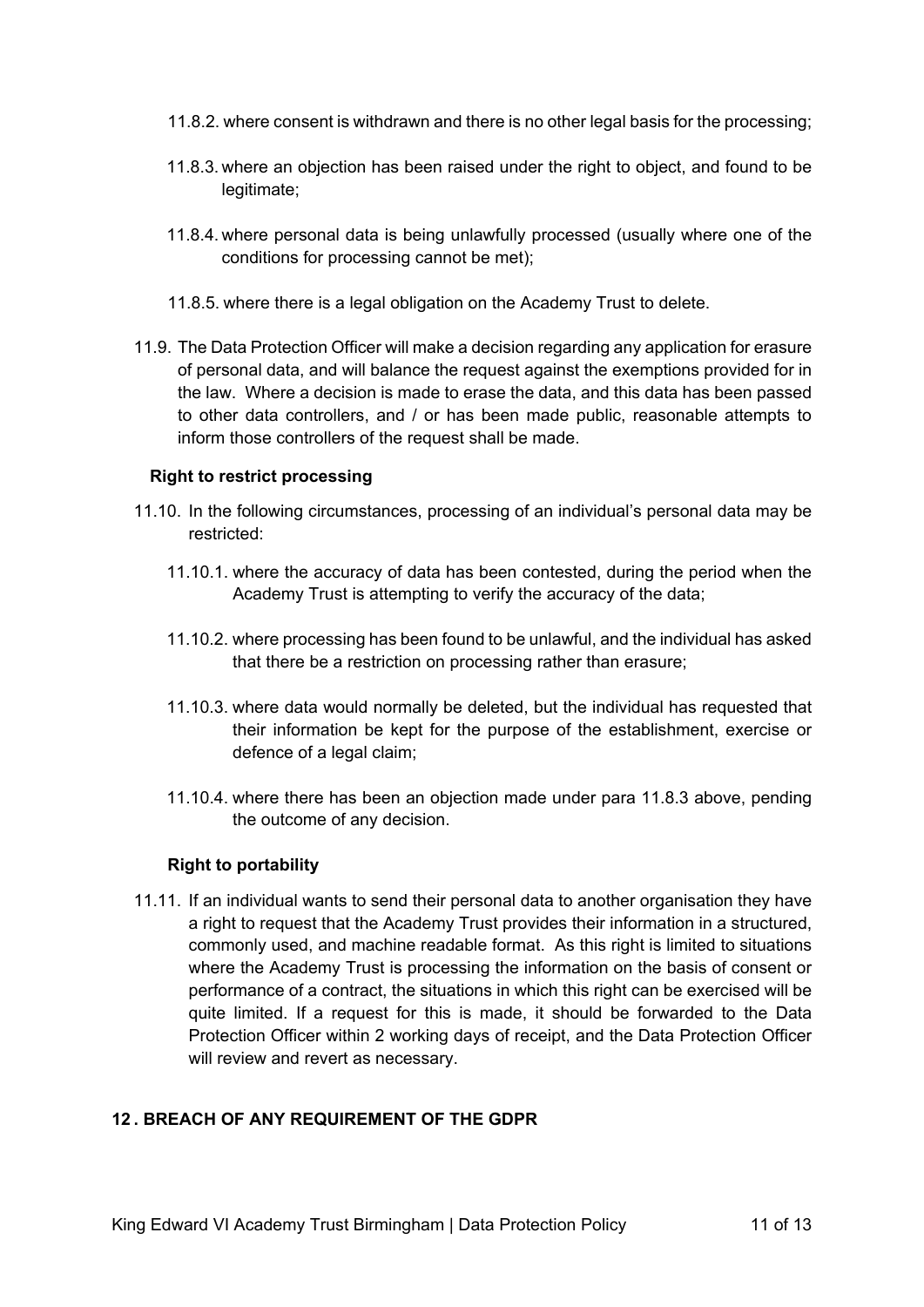- 12.1 Any and all breaches of the GDPR, including a breach of any of the data protection principles shall be reported as soon as it is/they are discovered, to the Data Protection Officer.
- 12.2 Once notified, the Data Protection Officer shall assess:
	- 12.2.1 the extent of the breach;
	- 12.2.2 the risks to the data subjects as a consequence of the breach;
	- 12.2.3 any security measures in place that will protect the information;
	- 12.2.4 any measures that can be taken immediately to mitigate the risk to the individuals.
- 12.3 Unless the Data Protection Officer concludes that there is unlikely to be any risk to individuals from the breach, it must be notified to the Information Commissioner's Office within 72 hours of the breach having come to the attention of the Academy Trust, unless a delay can be justified.
- 12.4 The Information Commissioner shall be told:
	- 12.4.1 details of the breach, including the volume of data at risk, and the number and categories of data subjects;
	- 12.4.2 the contact point for any enquiries (which shall usually be the Data Protection Officer);
	- 12.4.3 the likely consequences of the breach;
	- 12.4.4 measures proposed or already taken to address the breach.
- 12.5 If the breach is likely to result in a high risk to the rights and freedoms of the affected individuals then the Data Protection Officer shall notify data subjects of the breach without undue delay unless the data would be unintelligible to those not authorised to access it, or measures have been taken to mitigate any risk to the affected individuals.
- 12.6 Data subjects shall be told:

12.6.1 the nature of the breach;

12.6.2 who to contact with any questions;

12.6.3 measures taken to mitigate any risks.

12.7 The Data Protection Officer shall then be responsible for instigating an investigation into the breach, including how it happened, and whether it could have been prevented. Any recommendations for further training or a change in procedure shall